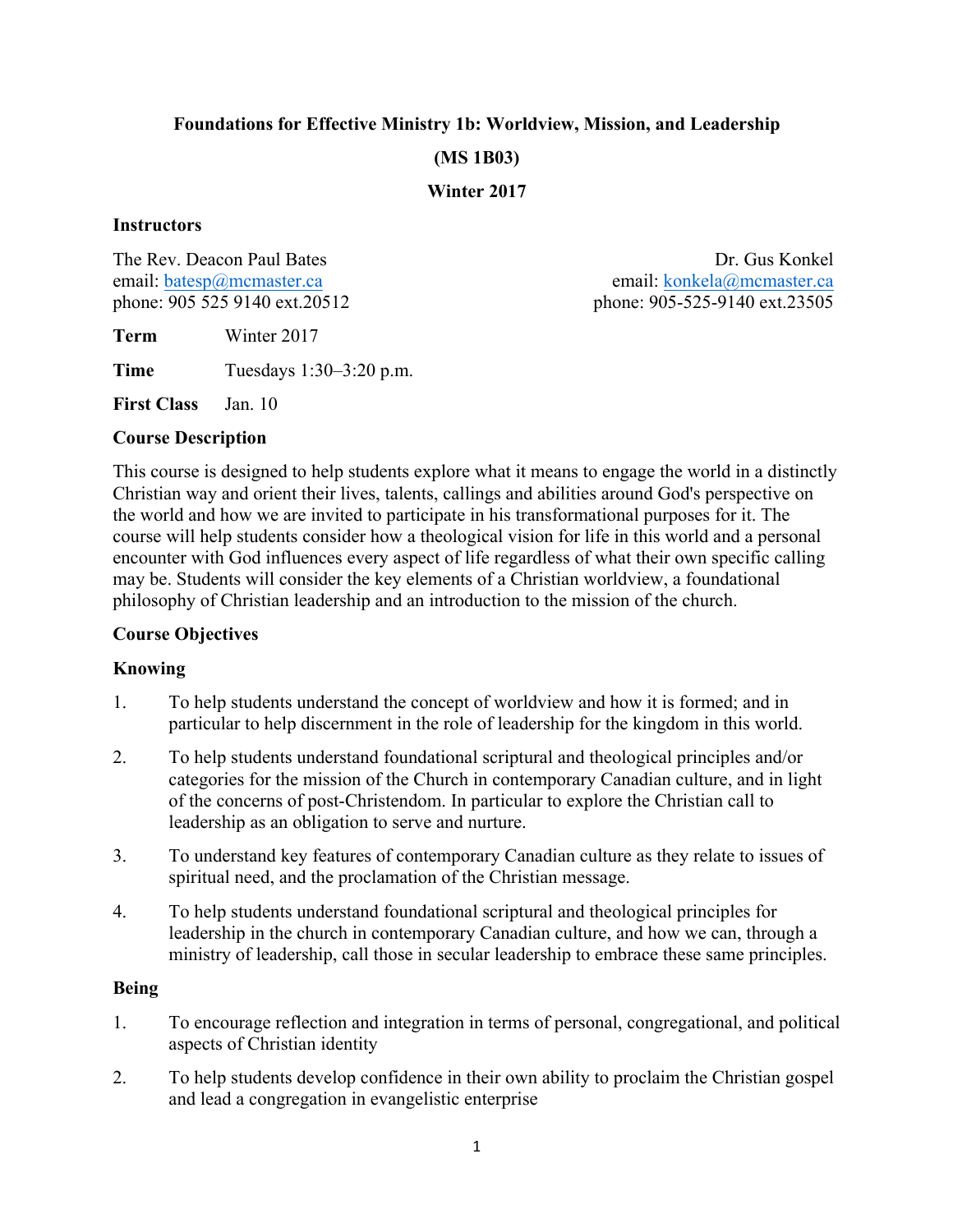- 3. To develop a clear connection between one's inner life as a Christian leader and one's effectiveness as a Christian leader
- 4. To help students develop confidence in their own unique, God given style of leadership

## **Doing**

- 1. To help students develop and/or hone their own worldview, and through this to influence their environment through Spirit-led leadership.
- 2. To help students develop their own philosophy of mission and evangelism for their lives and the church.
- 3. To equip students with relevant strategies for leadership development and practice that will inform their engagement and influence in all their communities of service.

### **Class Ethos**

A core value of our class is that it is a "learning community," designed to be a place where each member of the community can grow through positive affirmation and constructive input. We should all come to the community as people in process, open to be deconstructed and formed through our mutual learning experience.

It is the professors' responsibility to empower each class member as a learner by treating each student with respect and dignity. We come to position ourselves as fellow learners in the community and to offer information, reflection, experience and questions for us to reflect on together. Further, it is our responsibility to give good evaluation and feedback to your thinking, both as you offer it to the class and through written work so that your growth through this class can be maximized as a result of our collaboration.

As a responsible member of our learning community students will be expected to commit themselves to the class throughout the semester. This means that all class interactions will be an endeavor to treat all members of the class with respect and dignity. Attendance is required as student presence is necessary for the community (that is the class) to function at an optimal level. Assignments should be handed in on time and in good order. All late assignments will be docked at the rate of 2% for each day (including weekends) late. Assignments can be submitted in hard copy on standardized paper or electronically in a word document.

The professors are available and would welcome making connections with each student outside class time. Please feel free to make an appointment with either of them if there is any way that we can assist your learning experience in this course.

# **Course Topics for Winter Term**

Biblical foundations of leadership. Leadership in times of conflict. Leadership of mission in contemporary context. Leadership in the mission of church. Leadership of mission in the marketplace. Practicing Christian leadership. Leadership and Gender; leadership and inclusiveness. Profiles of leadership.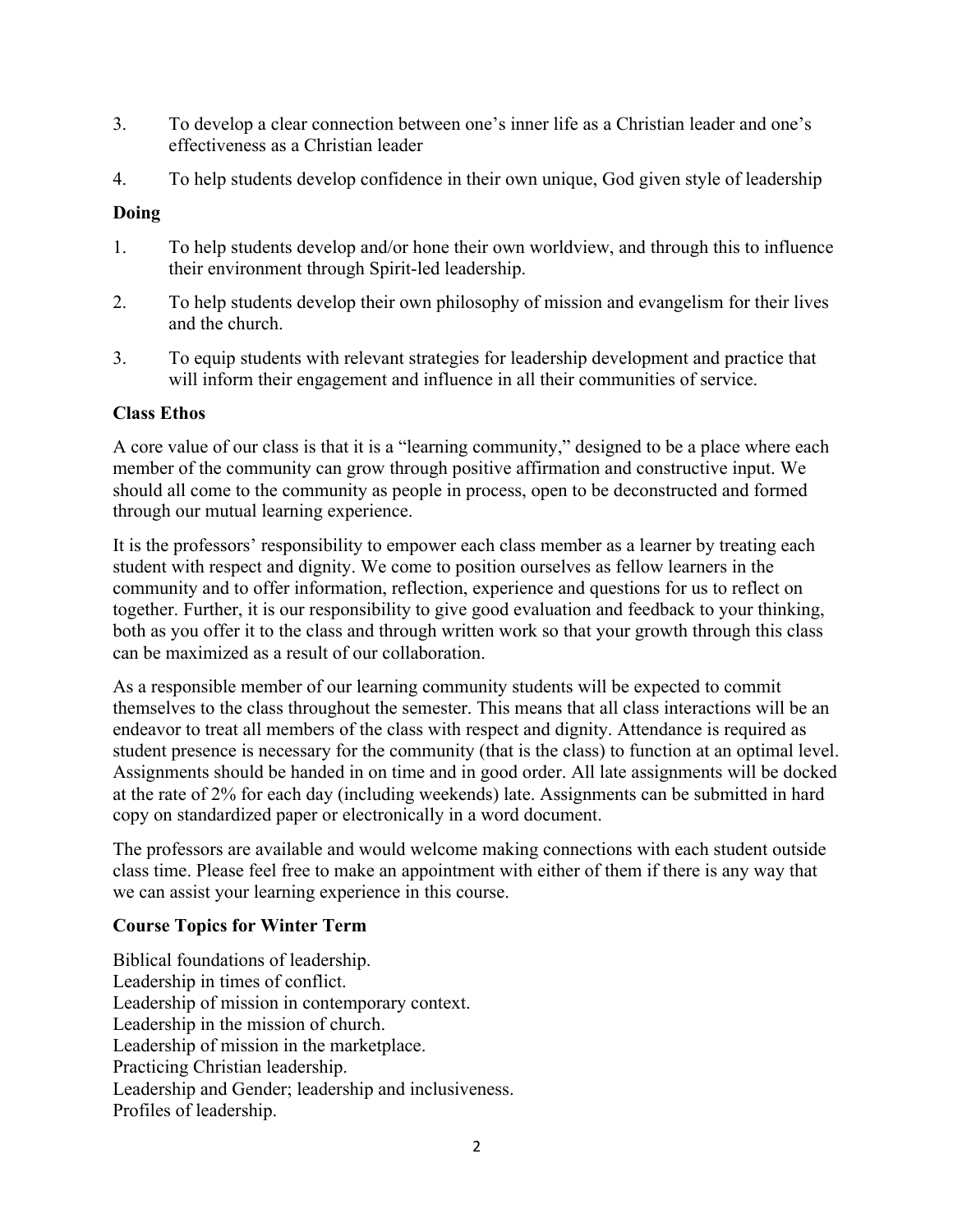# **Required Texts**

The following texts are in addition to the texts already assigned in MS 1A03 in the Fall semester; those texts will be required for this section of the course as well.

Bell, Skip. *Servants & Friends: A Biblical Theology of Leadership*, Andrews University Press, 2014.

deBono, Edward. *Six Thinking Hats*, Revised and Updated, UK: Penguin, 2000.

All required textbooks for this class are available from the College's book service, READ On Bookstore, Room 145, McMaster Divinity College. Texts may be purchased on the first day of class. For advance purchase, you may contact READ On Bookstore, 5 International Blvd, Etobicoke, Ontario M9W 6H3 : phone 416.620.2934; fax 416.622.2308; email books@readon.ca. Other book services may also carry the texts.

## **Course Requirements**

1. A Biblical Theology of Leadership and Its Practice

This paper should establish a biblical foundation for Christian leadership and an analysis of contemporary approaches to leadership in church ministry. The paper should conclude with practical reflection on how the church can be missional and how it should do mission in the contemporary world, particularly in Canada today. The paper should demonstrate comprehension of course materials, required texts, and pertinent sources on the issue of evangelism and mission.

This paper should be 8–10 pages (double spaced) in length. It will constitute 25% of the second semester grade. Due Date: Tuesday Feb. 7, 2017.

2. Leadership Journals

Students will be required to provide three self-reflective journal entries on their understanding of and development in three specific areas of leadership formation.

- i. Authentic Leadership: This includes elements of intrapersonal development, i.e. what goes on within oneself that incorporates self-awareness or self-knowledge; the depth of one's personal conviction and the influence that derives from one's life experiences and also interpersonal development, i.e. relationships, and the dynamic between leadership and followership.
- ii. Transformational Leadership: This includes elements of emotion, values, ethics, and vision; also, the concept of charismatic leadership and how this creates a form of influence that can move followers to accomplish more than might otherwise be expected of them.
- iii. Leadership and Conflict: Leadership is about change; change brings resistance and conflict; therefore, leadership brings conflict. How do issues of power and the use of 'currency' affect how we deal with conflict? How do we effectively process conflict, both personally and as a leader?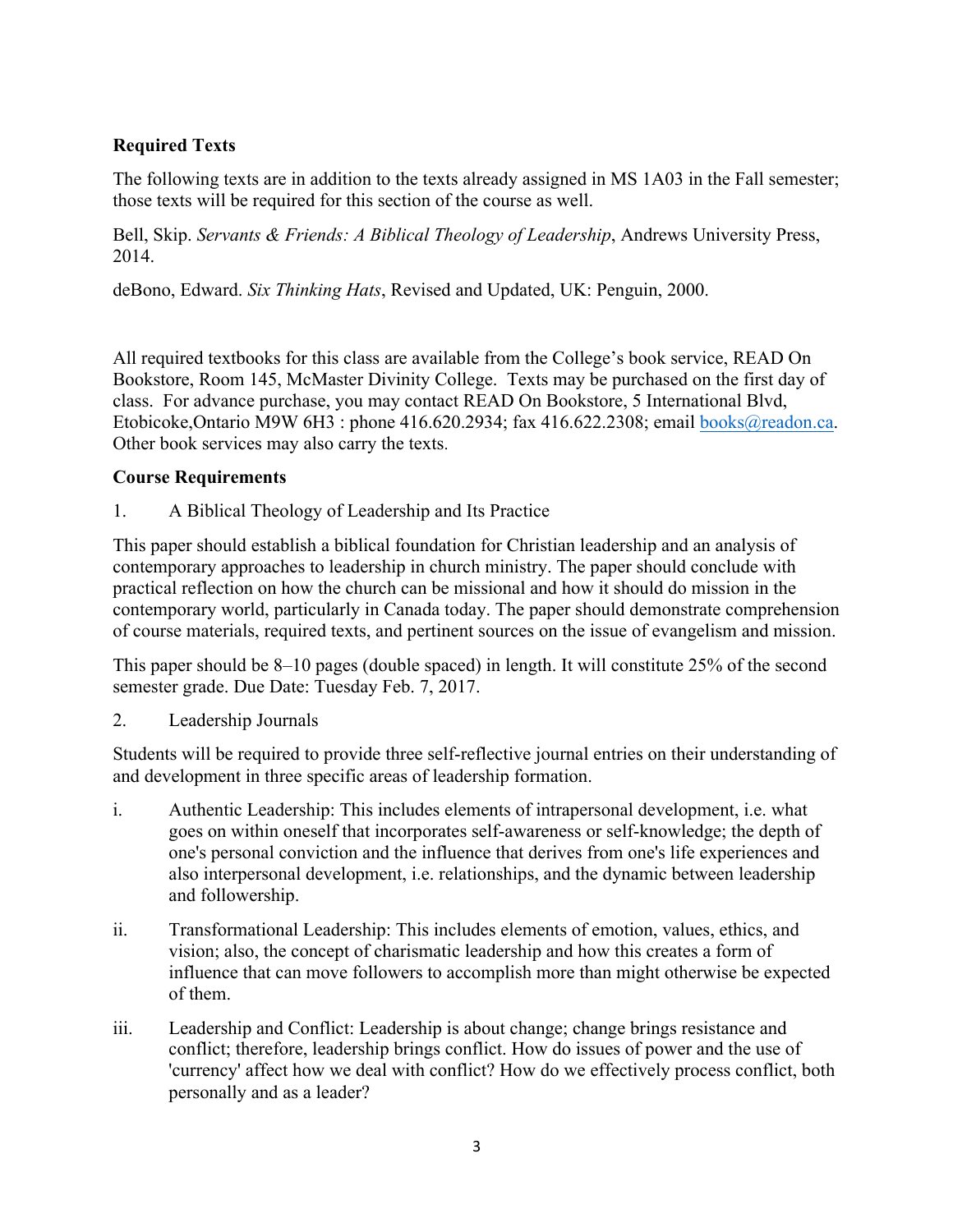Each of these topics will be covered in class prior to the due date of the journal; the lectures will provide more detail on each area. The goal of this assignment is to invite students to personally reflect on these crucial areas of leadership as they are being formed in the student's own life. The journal entries should draw from class lectures and discussion, readings and personal experience. Each journal should provide a brief description of the topic and then focus on the student's own understanding of personal development in these areas of leadership competency to this point of personal formation.

Each journal should be 4–6 pages (double spaced) in length. Each journal will constitute 10% of the course grade (30% overall).

Due Dates:

Authentic Leadership – Feb. 21, 2017

Transformational Leadership – Mar. 7, 2017

Leadership and Conflict – Mar. 21, 2017.

3. Paper and Presentation: A Profile in Leadership

Choose one person/leader from history or contemporary times and spend time studying that individual's life, personal development, leadership development, and approach to leadership. This person could be a "famous" leader or someone who has had particular influence on you, however this must be someone who has had the responsibility of leading an organization, a church, or a specific group of people (this person *cannot* be a relative or family member). Study the chosen leader and develop a leadership profile. The paper should address questions like: what shaped them? What were their personal habits? How did they develop as a leader? What were their accomplishments as a leader? What practices made them effective? What practices did they engage in that were not effective? How did they bring a Christian worldview to bear on their leadership? How did their lives contribute to the mission of God in the world? This profile does not have to be exhaustive but it should provide a clear, accurate and insightful look at a particular leader and how they conducted themselves as a leader. If the person is someone who is personally known to you, and there are no written sources to refer to, a personal interview should be conducted with the person and that interview, with its date and place should be included in the bibliography.

The profile of your chosen leader will be presented to the class (in an individual presentation) toward the end of the second semester. The presentation should describe the leader and his/her general biography and should address some of the questions presented in the assignment description given above. The presentation should also include some kind of visual element(s) that enhances the presentation. During and/or following the presentation opportunity for questions and discussion should be given in order to facilitate class interaction. The presentation should be approximately 20 minutes in length. If in doubt about how to prepare for this presentation ask the course instructors for direction on a suitable course to pursue.

The paper should be 8–10 pages (double spaced) in length and will constitute 20% of the second semester grade. Due at class time the date of your class presentation.

The class presentation will constitute 15% of the second semester grade. The exact due date will be determined early in the winter semester; expect the choice of Mar. 21, Mar. 28 or April 4.